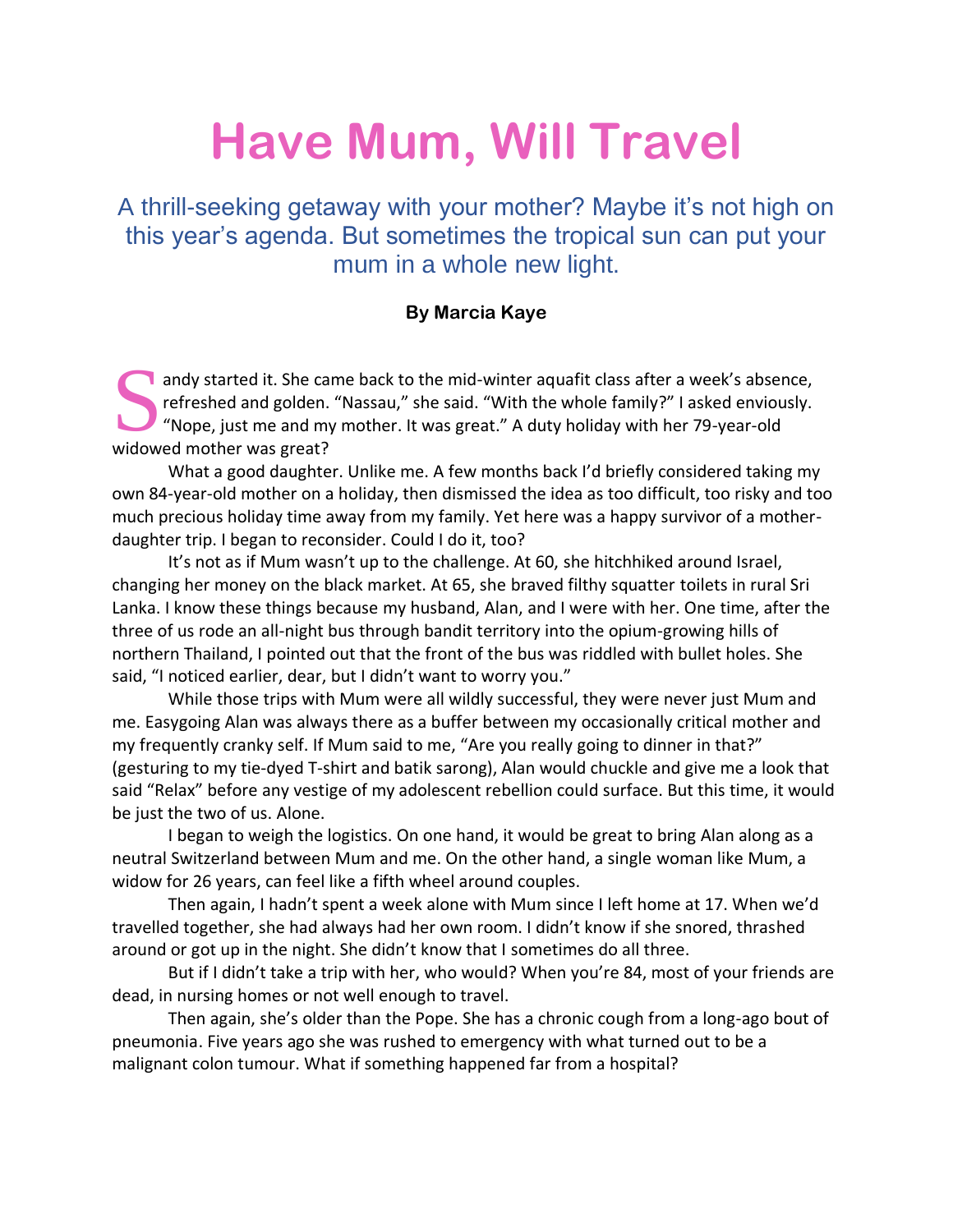But Mum had recovered beautifully from cancer and here was a second chance. On the other hand….

After analyzing the situation to death (and running out of hands), I took a leap of faith and called her up. "Mum, how would you like to go to a Caribbean resort with me for a week?"

There was a pause of, perhaps, a nanosecond. "I'd love it."

"Don't you want to think about it for  $a -$ "

"No. When do we go?"

**T**elling people you're going on holiday with your mother is like telling them you're pregnant:<br>they're excited for you but feel compelled to share their horror stories. Helpful friends told **L** they're excited for you but feel compelled to share their horror stories. Helpful friends told me about elderly mothers who got sunstroke, had screaming nightmares and got robbed in crowded marketplaces. Everyone made sure I saw the front-page story about a Canadian family who came down with salmonella at a four-star Caribbean resort. Sandy, my original inspiration for this trip, advised, "Pack the whole medicine cabinet, take a pile of books, spend some time apart. And do a lot of this." She bent her elbow and made drinking motions with her hand. Was it too late to buy trip cancellation insurance?

On D-Day – Departure Day – Mum and I got to the airport three hours early for our afternoon flight to Cuba, because Mum doesn't like to be late. I pulled my feather-light wheelie bag. My mother dragged her ancient, beloved solid-sided suitcase, which would have neared the airline's weight limit even when empty and which she insisted on hauling herself. I was holding the tickets, passports, tourist cards and a bellyful of anxiety. When the ground attendant asked what baggage I was carrying, I almost said, "Oh, God, where do I begin?"

It was dark and raining when the bus pulled away from Cuba's Holguin airport to take us to our resort. After a long ride we pulled up to a luxurious, flower-filled, open-air lobby bursting with laughter and music. "Yes!" I thought excitedly. And Mum had been skeptical when I booked this trip on the Internet. But this was not our resort. Ours was the next stop – a drab building with a near-deserted lobby and a tired night clerk. All the restaurants were closed. It was too dark to see the view, so we went to our room, which was painted such an intense blue I felt as though I needed scuba gear just to breathe. I lay awake in the dark, overwhelmed with the fear that this trip, which Mum had been so excited about, was already a disappointment.

The next morning we both woke up at the same time  $-$  at least our body clocks were in sync – and together, we tentatively peeked through the curtains to the balcony. We stepped into a stunning view of tropical gardens, a free-form pool sparkling in the sun and the ocean glinting beyond. Heartened, we dressed quickly and headed down to the breakfast buffet, where I steered Mum away from the platters heaped with fresh mango, papaya and pineapple. "No fruit!" I said firmly, remembering my friends' salmonella warnings. "No fresh juices. No meat. No ice." Mum who used to eat from street vendors, muttered "No breakfast" as we both helped ourselves to cereal and yogurt.

As we made our way to the outdoor patio, several couples at neighbouring tables glanced over at us. "Hey, I'm not travelling with my mother because I had no one else to go with," I wanted to tell them. "I could just as easily be here with my husband." As if hearing my thoughts, Mum, who's not prone to mushy sentiment, said, "Marcia, you could have taken anybody on this trip – Alan, the girls, a friend – but you chose me. I just want to tell you how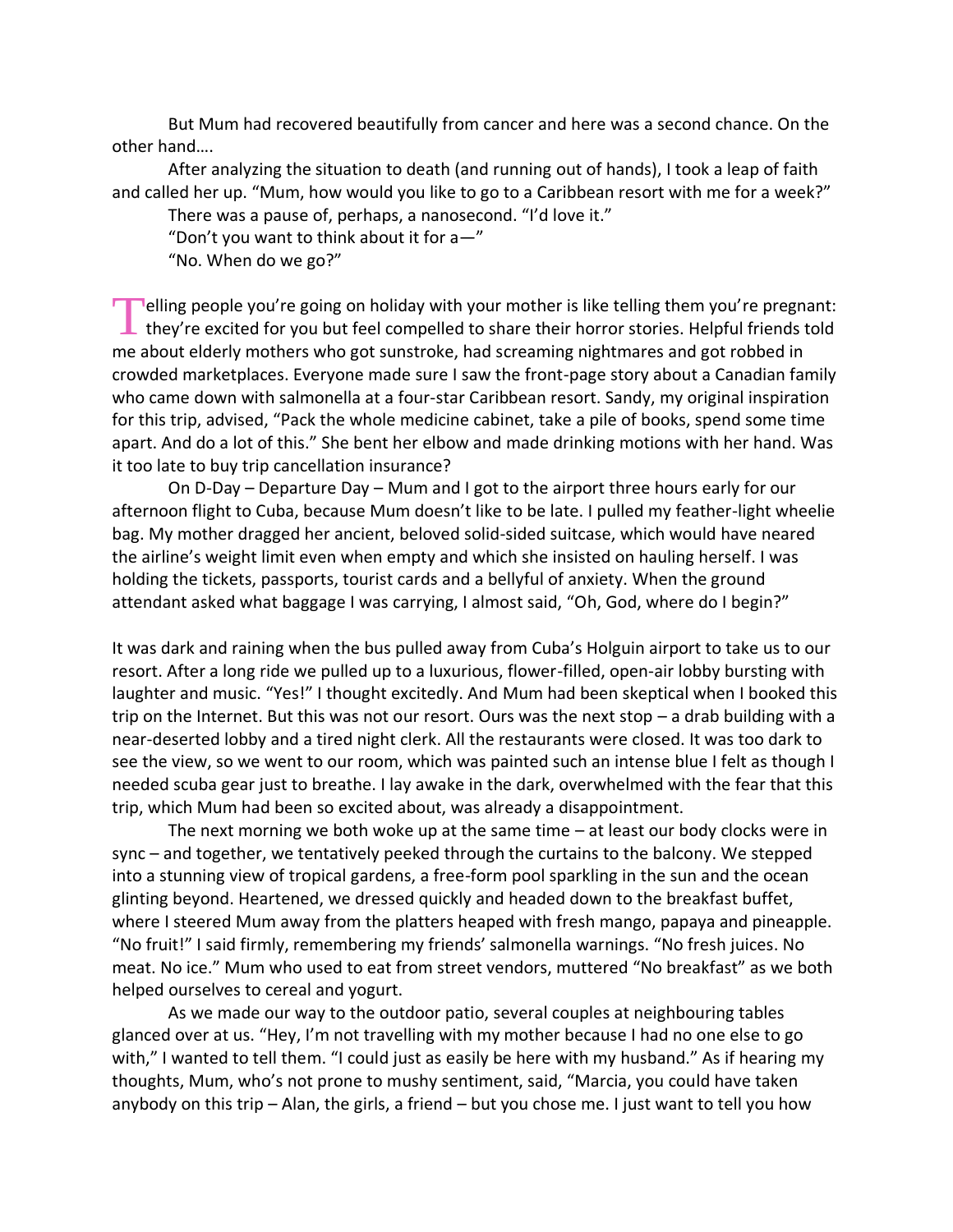happy that made me." I could only mumble something and stare into my coffee, guilty with the knowledge that I didn't deserve such gratitude.

When we went up to the room to change into bathing suits, I offered to apply sunscreen to her shoulders and back. At five foot three and 104 pounds, Mum looks tiny and frail but her back has always been straight and strong, having carried her through the Depression, a world war, raising four headstrong daughters and the loss of a husband when she was 59. As I rubbed the lotion into her mottled skin, she closed her eyes and murmured, "Ooh, that feels wonderful." I realized that it must have been years since she'd felt the caress of a hand on her bare skin. She put on a pair of large, old green sunglasses that had been my dad's and we strolled down to the ocean.

I'd brought two pairs of beach shoes for the rocks, but Mum liked the feel of sand and water on her bare toes. As we waded in, even the small waves threatened to knock her off balance. I held her hand, just as she used to hold mine long ago on vacations in Florida. Suddenly she banged her toe and it swelled up large and purple. Damn it, why couldn't I take care of her?

But I'd forgotten that Mum had long been taking care of herself. She ignored her swollen toe and had a long swim, then went to the aquafit class in the pool. That afternoon she came with me to the Spanish lesson. Mum, who's always loved languages, was in her element, overcoming her shyness to toss off phrases such "*Me llamo Elinor*" and "*Vivo en Canada*." The moment she revealed her age – "*Tengo ochenta y cuatro años*" – her fellow classmates, from Germany, Italy and France, looked at her with new respect bordering on reverence.

I began to look at her with new eyes, too. In the dance lesson I felt a surge of pride as I watched Mum attempt the steps. I wanted to brag about her the way I had with my children: "Look, she's four and she's learning to read!" Now I wanted to say, "Look, she's 84 and she's doing the mambo!"

As we relaxed by the pool and ordered drinks, I said, "Do you want to have a nap before dinner?" She looked startled and said, "No. Do you? Aren't you feeling well, dear?" My own ageist attitudes were slapping me in the face. We laughed as the waiter set down our drinks and I told him, "No, the mango juice is for me. The gin and tonic is for my mother."

That night we had three invitations for dinner. "They love you here," I said. Mum responded, "Oh, no. They're just amazed that anyone this old isn't completely dotty."

y Day 2, Mum was the star of the resort. Cecilia, the Spanish teacher, greeted her with, Y Day 2, Mum was the star of the resort. Cecilia, the Spanish teacher, greeted her with,<br>
"Good morning, my lady Elinor. You're looking beautiful this morning." People smiled and stopped to say hello. A woman about my age from Montreal took me aside and said, "It's so lovely that you're here with your mother. I wish I'd done that, but my mother died last year."

At the buffet table, Mum headed for the fresh fruit before I could stop her. Brushing aside my warnings, she said, "I trust this place," and from then on would help herself to whatever she wanted, with no ill effects.

We fell into a pleasant routine of beach in the morning, pool in the afternoon, outdoor entertainment till midnight. Mum got loads of attention, but not all of it. By mid-week the young guy working in the beach hut, who knew I was with my mother, eyed me suggestively and said, "You and me – tonight – at the disco." Flattered, I turned him down, but not before thinking this kind of thing never happens to me when I vacation with my husband and kids.